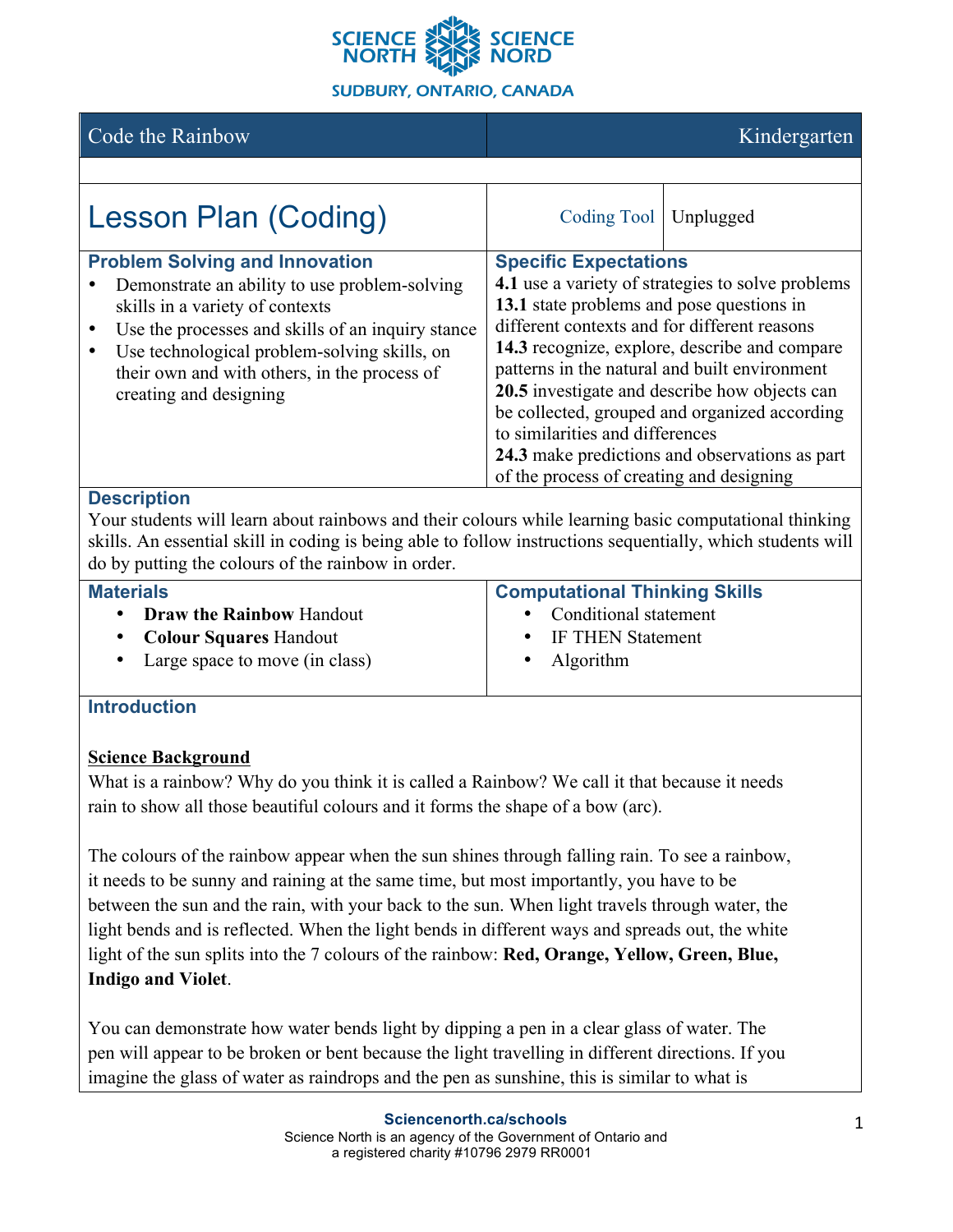

happening with the light.

# **Coding Background**

In coding, an algorithm is a set of steps (or instructions) that tells a computer program how to accomplish a task. Using good algorithms — writing good instructions — lets programmers create interesting and important programs.

A computer program cannot interpret instructions and make their own decisions like humans do. They can only follow instructions exactly as they are written. They can't add steps or change their order. As such, it's important when coding that instructions are followed in a clear and specific way that follows a sequence.

The idea of an algorithm can be demonstrated at a young level by having students follow instructions and putting things in order. This lesson does it with a rainbow, but the concept can be applied in many different ways.

# **Action**

In this lesson, students will create a rainbow in the class. Each student will receive a square with a colour on it. The colour is one of the colours on the rainbow and the goal is to put them in order. **Please note:** the number of squares is not the same number for every colour since the outside colours cover more area.

With the help of your students, ask then which colour is first, second, third, etc. You can use coding language by saying statements like: "IF red is the outside colour THEN what comes next? IF my next colour is green THEN what is on either side?" You could also have a picture on a rainbow on the screen as a reference. Here are many ways how you can proceed:

- Sit and Stand: Call out the colour and have the students stand if it is their colour and sit if it is not. As you go through all the colours, call out the colours faster and faster and student need to stand and sit.
- One Row: Have the left side or back of your class be the outside of the rainbow and the right side or front of your class be the inside of the rainbow. Ask the students to stand beside/behind each other in the correct order. Start with the first colour and use the IF THEN statement (shown above).
- Multiple Rows: Students with the same colours all stand in a line or form a group. You can let the student group themselves by prompting them to find the same colours as theirs. Once they are in their respected groups. Ask the students to form a line (they can cross their arms together for added fun). As a line, the students have to move together in order to put their rainbow in order (teacher help may be required). Keep